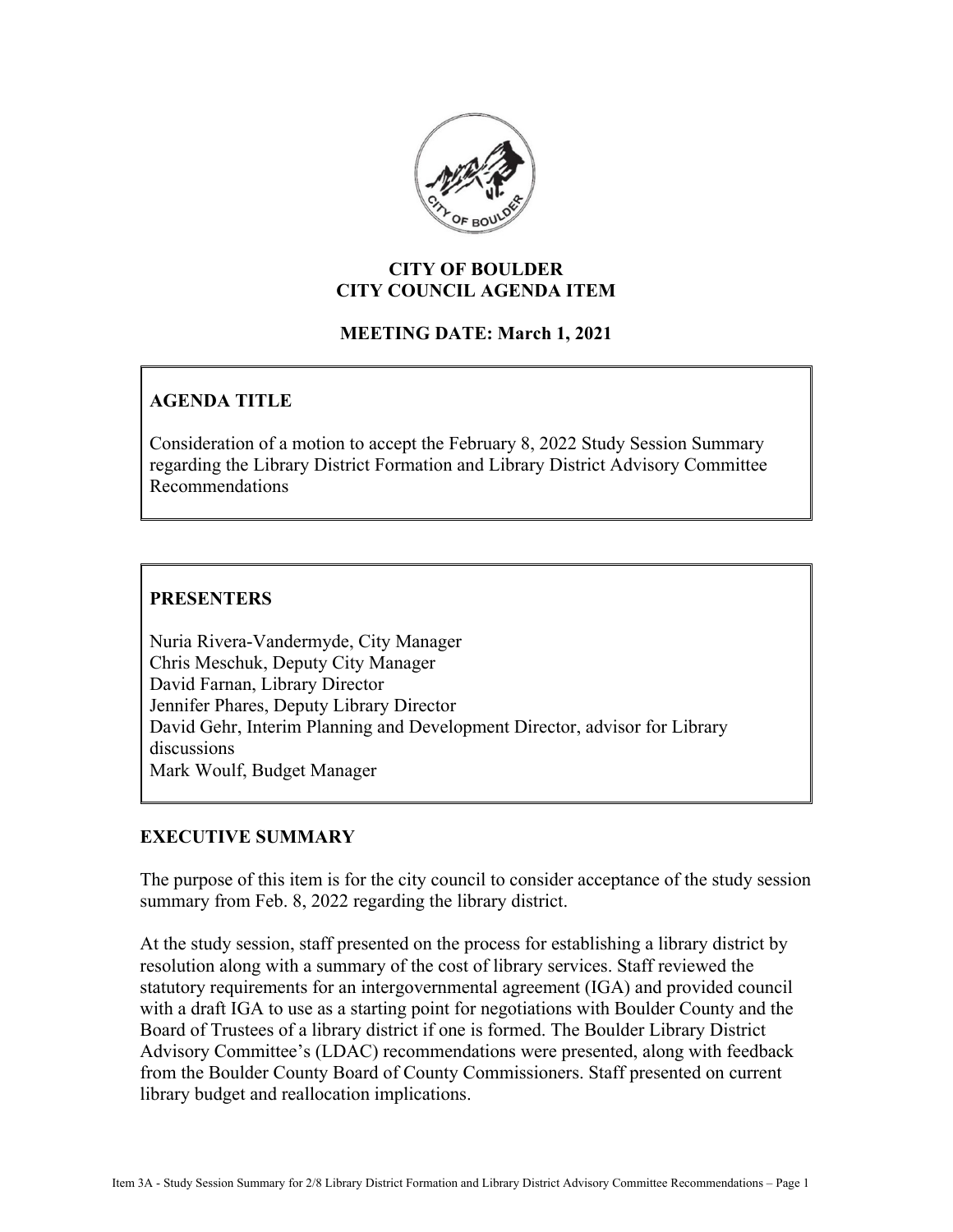### **Key Areas of feedback**

- A majority of council indicated support for the district formation timeline, along with proposed mill levy and district boundaries for the purposes of the public notice in preparation for a public hearing in early April.
- Several council members raised questions about specific areas of the LDAC's recommendations and draft IGA terms, including the transfer of real estate, funding attempts, and the process for the board of trustees appointment.
- Several council members expressed interest on potential grant funding or tax rebates for seniors, small business brick-and-mortar store owners, and for those who live in areas impacted by the Marshall Fire.

# **Suggested Motion Language**:

Staff requests council consideration of this matter and action in the form of the following motion:

Motion to accept the February 8, 2022, Study Session Summary regarding the Library District Formation and Library District Advisory Committee Recommendations

# **NEXT STEPS**

- March 15, 2022 Council Discussion on key areas of the draft IGA
- April 5, 2022 Joint public hearing with the Boulder County Board of County Commissioners and council consideration of a motion to approve a resolution forming a library district.

#### **Attachment A: Study Session Summary from Feb. 8, 2022**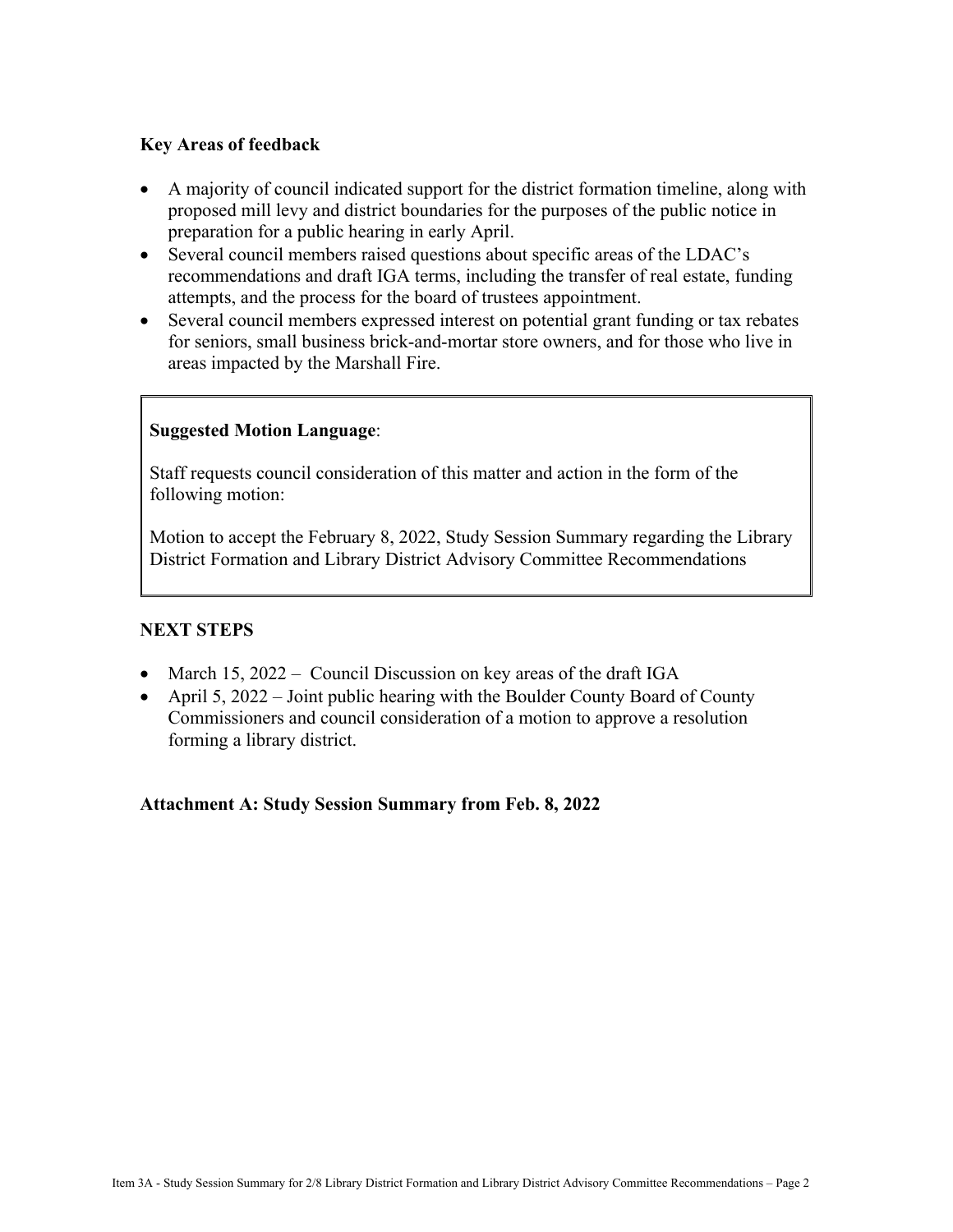### **February 8, 2022**

### **Study Session Summary: Library District Formation and Library District Advisory Committee Recommendations**

#### **PRESENT**

**Council Members:** Mayor Aaron Brockett, Mayor Pro Tem Rachel Friend, Study Session Facilitator Matt Benjamin, Bob Yates, Lauren Folkerts, Junie Joseph, Nicole Speer, Tara Winer, Mark Wallach

**Library District Advisory Committee Members:** Joni Teter, Joanna Rosenbloom, Alicia Gibb-Seidle

**Guest:** Kim Seter, Attorney at Law - Seter & Vander Hall, P.C.

**Staff Members:** Nuria Rivera-Vandermyde, Chris Meschuk, David Gehr, Janet Michels, David Farnan, Mark Woulf

#### **PURPOSE**

The purpose of the study session was five-fold. First, staff described the statutory processes to form a library district by petition or by resolution and provided an opportunity for council to ask questions about these processes. Secondly staff informed council of the LDAC recommendations for key points in an IGA between the city, Boulder County and a library district if one is formed, and provided an opportunity for council feedback and questions about the LDAC recommendations. Third, staff sought feedback whether council supports the proposed library district boundary and mill levy for purpose of publishing notice of the April 5, 2022, public hearing on a resolution to form a library district. Finally, staff requested council feedback regarding additional information or community engagement to be conducted by staff prior to the April 5, 2022 public hearing.

#### **PRESENTATION**

2018 Library Master Plan prioritized need to secure sustainable funding. In 2019, the Library Champions community group proposed a library district and circulated a successful petition; this petition was withdrawn after conversation with the city indicating interest in further exploring library funding and the possibility of forming a library district by resolution. A February 2020 study session focused on options for library funding and governance. In May 2021, council directed staff to continue to explore the district by resolution process and to form a committee of community members (the Library District Advisory Committee or LDAC) to gather feedback and recommendations on potential parameters for an IGA between the city, Boulder County and a library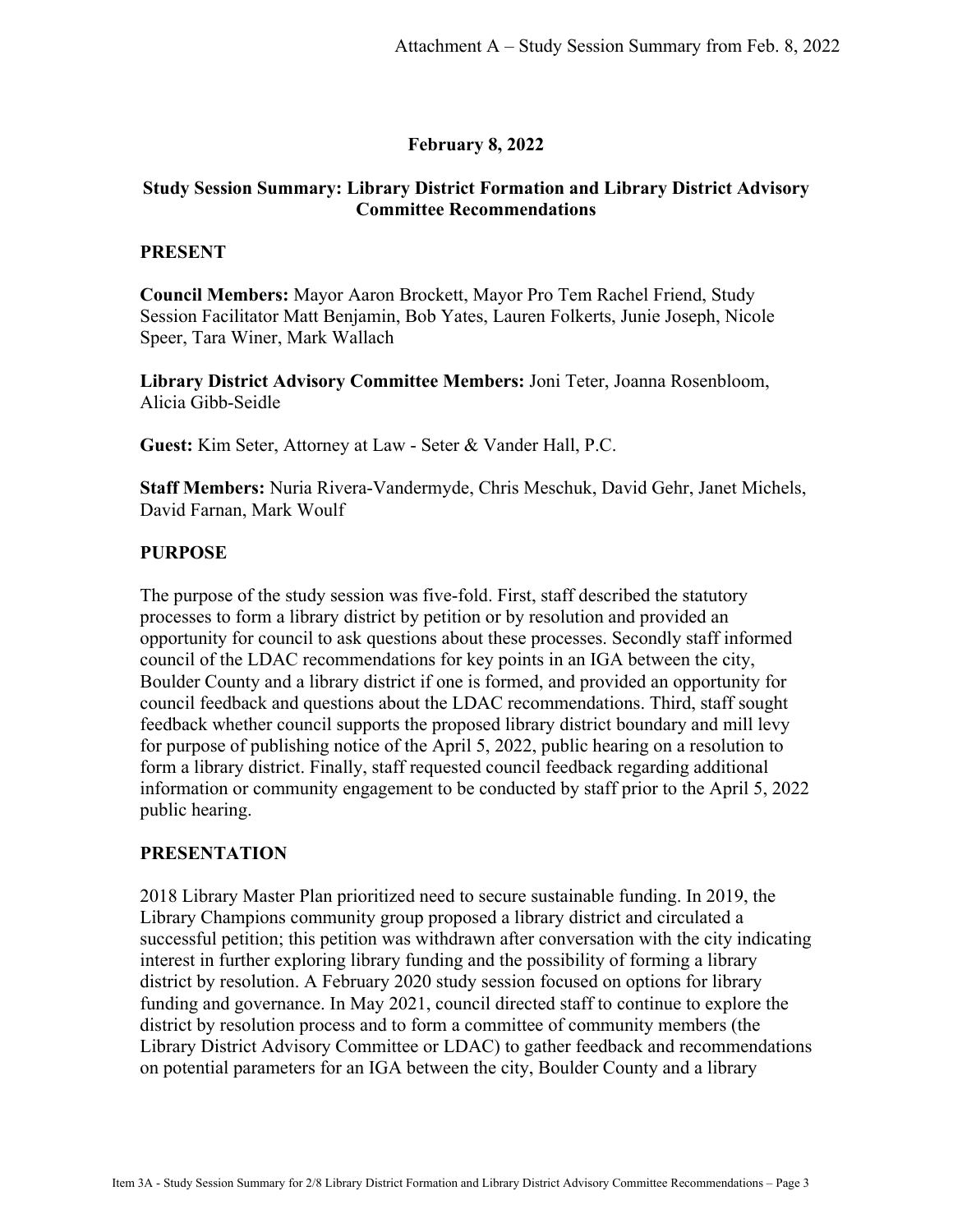district if formed. From October through January 2022, the LDAC met and developed the recommendations presented at this study session.

Staff indicated a potential district formation timeline from April through November 2022. In June 2022, if a library district is formed, the IGA will be negotiated among the city, Boulder County, and the library district Board of Trustees in time for a November 2022 TABOR election for voter approval of a library district property tax mill levy.

Staff indicated the three estimated cost tiers of library service using the 2018 G.K. Baum & Company financial analysis study (maintain service level at \$14.5 million, address community demand at \$18.9 million, and service expansion at \$20 million). Including the north Boulder branch library and the unfunded operating deficit, the total cost to run the library at the current level totaled \$16.78 million.

LDAC supported expanded library service levels in the master plan with funding of up to a 3.8 mill levy. It provided input regarding potential district boundaries and the trustee appointment process. LDAC recommended inclusion of Boulder Valley Comprehensive Plan (BVCP) policies, and a membership of seven for the library district Board of Trustees.

LDAC recommended deeding of all the buildings owned by the city to the library district including the new north Boulder branch library, along with the land (except the land underneath and surrounding the Main Library). Leases for the Meadows Branch Library and the NoBo Corner Library would be transferred to the district in this scenario. LDAC and staff recommended the district and the city form a common interest community agreement to partner on items such as snow removal and grounds maintenance for the downtown Civic Area surrounding the Main Library.

Staff met with Board of County Commissioners on January  $27<sup>th</sup>$ . Some concern was expressed about including Spanish Hills and other neighborhoods recently impacted by the Marshall Fire in the boundaries of the library district. They wished to better understand the community sentiment toward district formation.

Staff presented on the adopted 2022 library budget made up of General Fund Capital  $($1,200,000)$ , the Library Fund  $(.33 \text{ mill}$  levy,  $$1,443,103)$  and the General Fund (\$7,735,794). If a library district is formed and the property tax measure to fund the district is approved in 2022, 2023 would be a transition year. The library district would be independent of the city by 2024 and the current funding for the library budget would be reallocated. The total estimated 2024 General Fund savings is estimated at \$9.5 to \$10.25 million. Staff explored potential unfunded and underfunded General Fund ongoing needs that could benefit from these funds.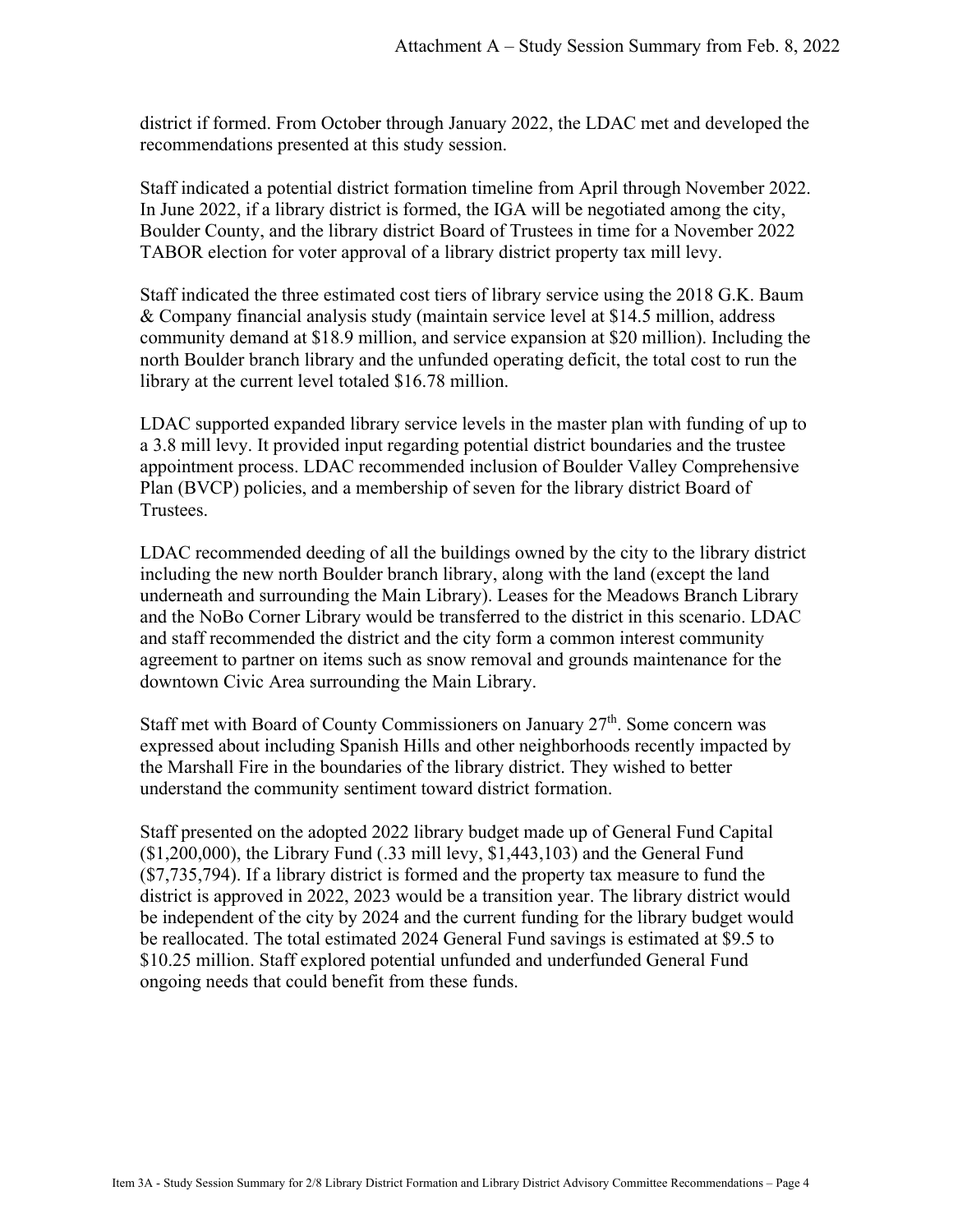### **FRAMING QUESTIONS**

### **1. Does council have questions about the process and procedures for forming a library district?**

Council asked about the March 1st publication date for the April 5th public hearing with Board of County Commissioners. This timeline is driven substantially by the proposed library district's desire to form the district so that it can bring forward a property tax measure in the 2022 election. Boulder County has a deadline of May 31, 2022, for the district to give notice to the assessor's office of the library district service area boundaries and the district's intent to begin collecting property tax in 2022. If the timeline for the public hearing on library district formation shifted later, it would mean planning a different year for the ballot measure. Staff clarified that the library district will be putting forward the ballot measure, not the City of Boulder.

Council inquired about process if the City Council and the Board of County Commissioners fail to negotiate the terms of the IGA within 90 days. The relevant statute is silent on this topic, but the parties can agree to extend that 90 day deadline. If deadlines are missed, then the election would roll over to the year 2023. Outside legal counsel Kim Seter noted that the resolution would indicate that the district will dissolve if the funding or IGA is not realized.

In response to council's inquiry, Seter noted that the formation resolution could include a provision of district dissolution if the parties can't negotiate the IGA by a specified deadline.

#### **2. Does council have questions or feedback about the Library District Advisory Committee's recommendations?**

In response to council's inquiry, staff will be working with the Boulder County Clerk and Recorder's Office to update the map of proposed district boundaries with the most recent precinct adjustments. This work will be completed prior to April's public hearing on the resolutions to form the library district.

Some Council members discussed including the Marshall Fire-impacted areas within district boundaries while simultaneously forming a grant program to provide rebate for the increment of library tax to reimburse the affected neighborhoods. Seter clarified that the tax amount must be uniform across the district.

Some Council members wondered how the city values align with the plan for library district formation. LDAC member Gibb-Seidle explained that property tax funding seemed the most equitable arrangement to pay for requested library services.

LDAC member Teter spoke about bringing library services into line with the city's equity goals. A major objective of the library master plan, outreach to underserved populations, is still an underfunded gap. LDAC members noted that the BVCP equity policies align with currently underfunded library programs like Reading Buddies and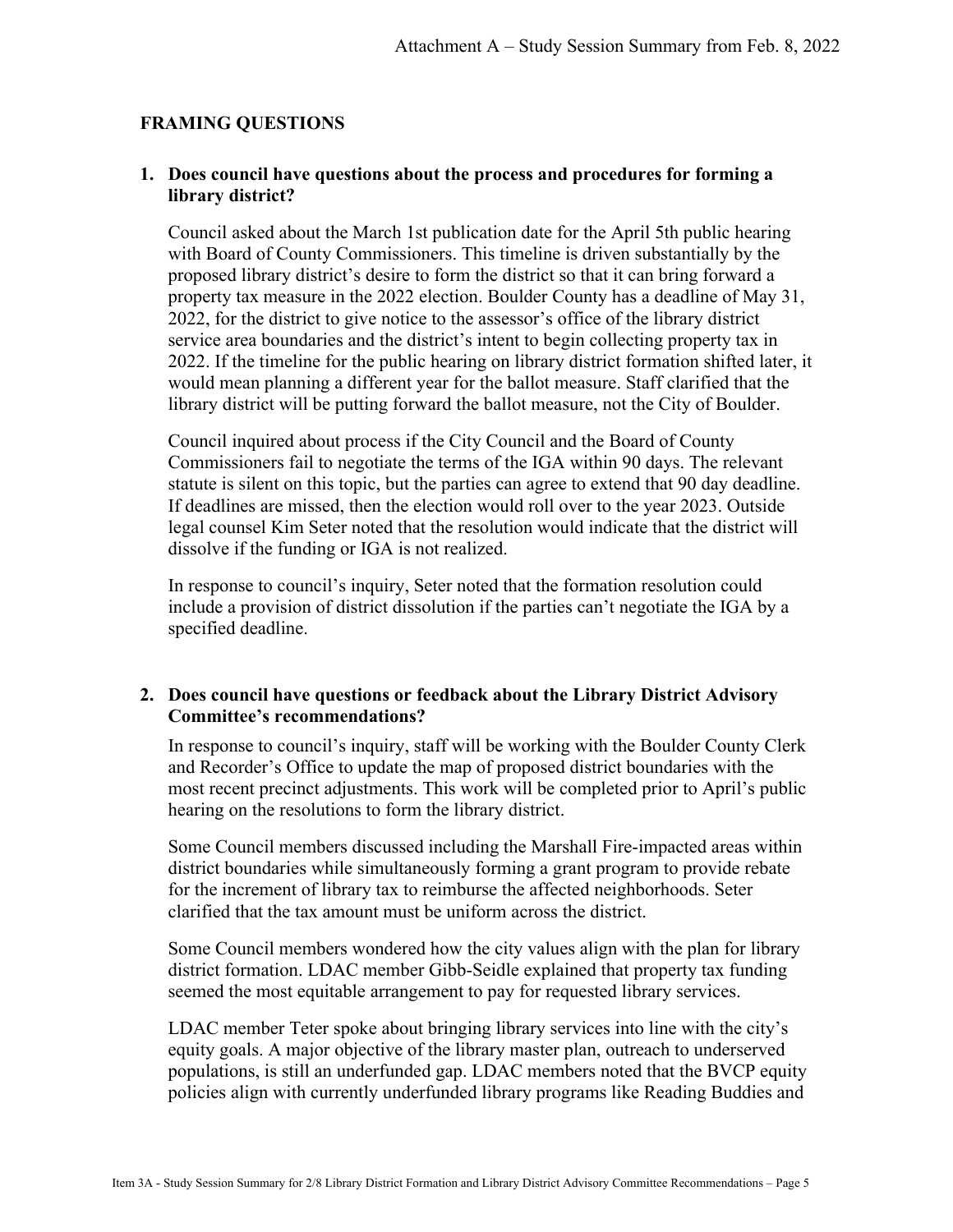BoulderReads which aim to reach the underserved. Teter noted that the wages for the librarians are at the lower end of the city's scale. A library district model of funding would mean that the library could provide the services inherent in equity work and more fairly compensate its workforce.

LDAC member Rosenbloom noted the LDAC's investigation into the mill levy rate increase's impact on affordable housing occupants, small businesses, and renters and her sense that the tax as proposed will be effective at minimizing this hardship.

Council members asked LDAC why it wants to support the service expansion vision for library funding. Gibb-Seidel responded that the community expressed support for the service expansion level of library services during the library master plan discussions and that the service expansion level of funding will meet the needs of the community.

Several council members expressed concern with the recommendation to transfer real estate assets to the district vs. leasing real estate assets to a district. The process for appointment of Board of Trustee members was also an area of interest in further analysis. The current draft IGA that states 3 years that a district could request voter approval of a mill levy.

### **3. Does council support the draft proposed library district boundary and mill levy for the purposes of issuing a public notice of the April 5, 2022, public hearing?**

A majority of council members supported the timeline as presented, along with the proposed mill levy and indicated boundaries for the purposes of public notice. One council member voiced concern that the proposed mill levy was too aggressive, that no other department is funded to a service expansion level, and that the proposed mill levy would impact other tax measures that would support council's stated priorities.

# **4. What feedback does council have about additional information or community engagement to be conducted by staff prior to the April 5, 2022, public hearing?**

In response to council inquiry, LDAC had no specific recommendation regarding polling, but the group encourages a robust community engagement process.

Council discussed polling. A majority of council members voiced comfort with the previously performed polling and the more recent community survey with one member noting a desire to honor the signatures previously gathered by petition. Two council members would like to gather further polling and felt resistant to the idea of district formation until receiving further favorable feedback from the community.

Council inquired about using Be Heard Boulder to solicit additional community feedback prior to April 5th.Staff clarified that Be Heard Boulder could be used to gather community sentiment if desired, but it would not be a statistically valid poll.